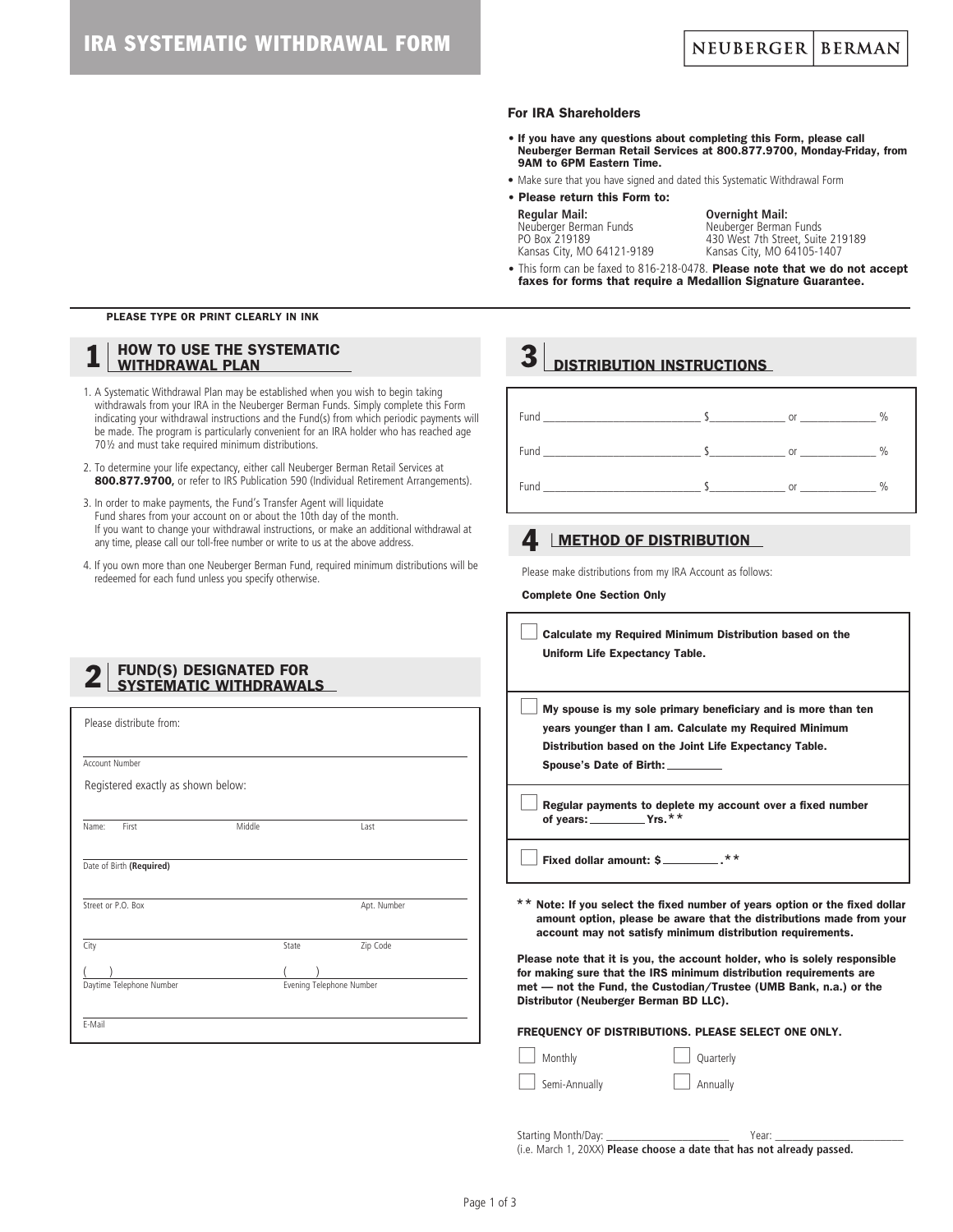## **5** LPAYMENT INSTRUCTIONS

**A medallion signature guarantee is required (a) if a single withdrawal will exceed \$100,000, (b) if checks are to be sent to a name and address other than the name and address of record, or (c) if payments are to be invested in a Fund account for other than the name and address of record.**

#### Check One

| Please send checks directly to the name and address of record on<br>this account.                                                                                                                                                                                                                                                                                                       |
|-----------------------------------------------------------------------------------------------------------------------------------------------------------------------------------------------------------------------------------------------------------------------------------------------------------------------------------------------------------------------------------------|
| Please send checks to the following name and address:<br>(Medallion Signature Guarantee required)                                                                                                                                                                                                                                                                                       |
|                                                                                                                                                                                                                                                                                                                                                                                         |
| Account Number (if applicable):                                                                                                                                                                                                                                                                                                                                                         |
| Please invest the withdrawals in a non-retirement account in the following Neuberger<br>Berman Fund(s)                                                                                                                                                                                                                                                                                  |
| If this is an existing account (in your name only), please enter account number:                                                                                                                                                                                                                                                                                                        |
| <b>Account Number</b><br>If you would like to open a non-retirement account, please contact a Retail Services<br>Representative at 800.877.9700.                                                                                                                                                                                                                                        |
|                                                                                                                                                                                                                                                                                                                                                                                         |
| Please transfer the proceeds of the withdrawals to the<br>Bank instructions already on file or as shown below (A medallion signature is required<br>for all bank account owners when adding a bank):                                                                                                                                                                                    |
| Name of Bank                                                                                                                                                                                                                                                                                                                                                                            |
| <b>Branch Address</b>                                                                                                                                                                                                                                                                                                                                                                   |
| ABA Routing Number (9 Digit Routing Number)<br>Account Number                                                                                                                                                                                                                                                                                                                           |
| Name(s) on Account                                                                                                                                                                                                                                                                                                                                                                      |
| This is a CHECKING ACCOUNT $\Box$<br>SAVINGS ACCOUNT                                                                                                                                                                                                                                                                                                                                    |
| Note:<br>For the purpose of establishing bank transactions, in addition to your investment check,<br>please attach a voided, unsigned check to this<br>Form. (We cannot accept money market fund or starter checks.) For transactions<br>to and from a savings bank account, please attach a letter on your financial institution's<br>letterhead with the information listed in Box 5. |

# 6 NOTICE OF FEDERAL<br>O AND STATE WITHHOLDING ON DISTRIBUTION

#### Federal Income Tax

Federal law requires you to make a withholding tax election on any distributions made from your IRA. If you fail to make such an election, your IRA custodian is required to withhold Federal income tax equal to 10% of your total distribution. This amount will be sent to the IRS and reported under your Social Security Number.

#### Select One:

|  | I do not want Federal income tax withheld from this distribution |  |  |  |  |  |
|--|------------------------------------------------------------------|--|--|--|--|--|
|--|------------------------------------------------------------------|--|--|--|--|--|

Please withhold  $\frac{1}{2}$  % (Select a percentage between 10% and 100%) from this distribution

#### State Tax Withholding

The following states require state income tax withholding from IRA distributions.

AR, CA, CT, DC,\* DE, IA, KS, MA, ME, MI, NC, NE, OK, OR and VT.

The specific withholding requirements vary by state and may change from time to time. Shown below are the **GENERAL INCOME TAX WITHHOLDING REQUIREMENTS** by state. NOTE: If you are a resident

of one of the states shown above (except for CA, DE and NC) **and** you elect to have federal taxes withheld, we **must**, as a minimum, withhold state income tax in the amount shown below for your state. If you elect not to have federal income tax withheld, we cannot withhold state income tax.

Please consult your tax or financial advisor for the state income tax withholding requirements for your specific situation as income and filing status may affect the required withholding amount in your state.

### **State Minimum Withholding %**

| AR                                                                                                                                             | 3% of redemption amount                                                                                                                  |  |  |  |
|------------------------------------------------------------------------------------------------------------------------------------------------|------------------------------------------------------------------------------------------------------------------------------------------|--|--|--|
| CA                                                                                                                                             | 10% of the federal withholding amount                                                                                                    |  |  |  |
| СT                                                                                                                                             | 6.99% of redemption amount whether or not federal applies                                                                                |  |  |  |
| DC                                                                                                                                             | 8.95% of the redemption amount*                                                                                                          |  |  |  |
| DE                                                                                                                                             | 5% of the redemption amount                                                                                                              |  |  |  |
| IA                                                                                                                                             | 5% of the redemption amount                                                                                                              |  |  |  |
| KS                                                                                                                                             | 4.5% of the redemption amount<br>(above \$200.00)                                                                                        |  |  |  |
| MA                                                                                                                                             | 5.15% of the redemption amount                                                                                                           |  |  |  |
| <b>MD</b>                                                                                                                                      | 7.75% of the redemption amount when federal withholding<br>is applied to ERDs (QRP)**                                                    |  |  |  |
| ME                                                                                                                                             | 5% of the redemption amount                                                                                                              |  |  |  |
| MI                                                                                                                                             | 4.25% of the redemption amount whether or not federal<br>applies                                                                         |  |  |  |
| MS.                                                                                                                                            | 5% of the redemtion amount.<br>3% if an early distribution is taken                                                                      |  |  |  |
| NC.                                                                                                                                            | 4% of the redemption amount (above \$200.00)                                                                                             |  |  |  |
| ΝE                                                                                                                                             | 5% of the redemption amount (QRPs)**                                                                                                     |  |  |  |
| OK                                                                                                                                             | 5% of the redemption amount                                                                                                              |  |  |  |
| 0R                                                                                                                                             | 8% of the redemption amount                                                                                                              |  |  |  |
| VA                                                                                                                                             | 4% of the redemption amount (QRPs)**                                                                                                     |  |  |  |
| VT                                                                                                                                             | 2.4% of the redemption amount                                                                                                            |  |  |  |
| *Applies to Lump Sum Distributions Only.<br>**IRA, SEP exempt<br>ERD: Elligible Rollover Distribution<br><b>QRP: Qualified Retirement Plan</b> |                                                                                                                                          |  |  |  |
| I am a resident of CA, CT, DE, NC or MI and wish to opt out of state<br>income tax withholding.                                                |                                                                                                                                          |  |  |  |
|                                                                                                                                                | If state withholding applies, it will be calculated based on your state's applicable<br>minimum withholding requirements as shown above. |  |  |  |
|                                                                                                                                                | You may also optionally elect a specific dollar amount in addition to<br>your state's minimum requirement \$                             |  |  |  |